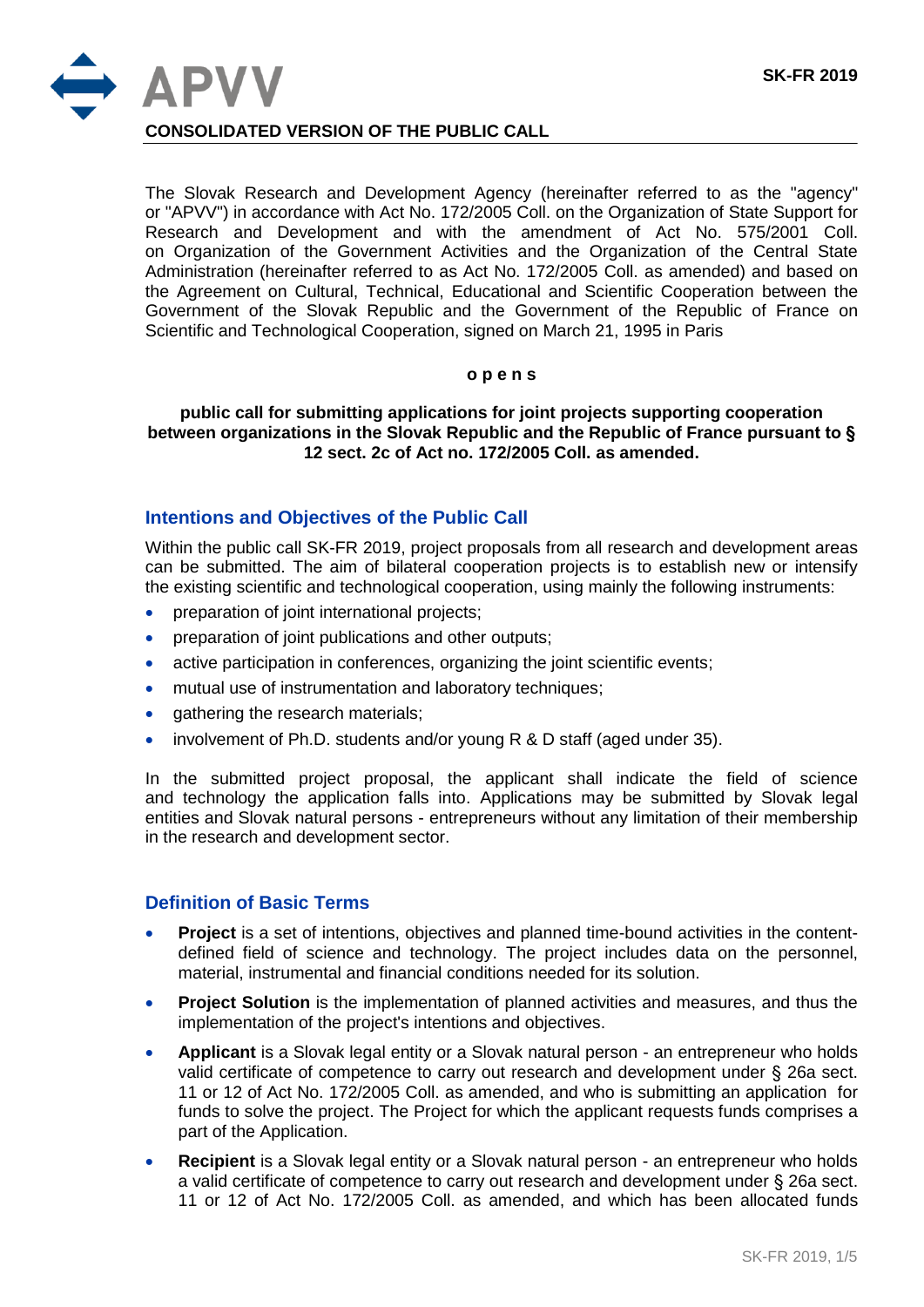from the state budget for the project solution. The recipient is responsible for managing these funds.

- **Partner Organization** is scientific and research institution that submits a project on the partner side and which will solve the project in cooperation with the recipient.
- **Slovak legal entity** is a legal person established under the Slovak legal order with the registered seat in the Slovak Republic.
- **Slovak natural person - entrepreneur** means an entrepreneur authorised to conduct business in the Slovak Republic with a place of business in the Slovak Republic.
- **Provider - APVV** is an institution that decides on providing the state budget funding to the applicants.
- **Principal Investigator** is a person responsible for the project solving and for the effective use of the funds granted for its solution.

## **Requirements for the Public Call**

- 1. The cooperating partners from the research and development organizations on both sides shall jointly develop content-identical projects.
- 2. Under § 18 sect. 2 point f) of Act No. 172/2005 Coll. as amended, an integral part of the Application shall be the Declaration of honour by the Slovak applicant stating that they have a valid Certificate of research and development competence. In case the applicant do not have the mentioned certificate, their application shall be refused.
- 3. The Declaration of honour the principal investigator confirming that the information given in the section "Basic information on Principal Investigator" is true, comprises an integral part of the application.
- 4. An original or officially certified copy of the letter of mutual intent to cooperate between the applicant and **partner organization** shall be an integral part of the application.

### **Specific Conditions for a Public Call**

- 1. The total amount of funding allocated for the whole projects period and assessment supported in this call shall amount to **EUR 86 000** in maximum.
- 2. The projects funding is subject to the approval of the required amount of the state budget funds for the agency within the state budget of the Slovak Republic by the National Council of the Slovak Republic, and subsequently to their subdivision from the chapter of the Ministry of Education, Science, Research and Sport of the Slovak Republic for the agency.
- 3. The total amount of funds provided by the Agency to solve one project is limited to a maximum of **EUR 5 300** for the whole project duration and a maximum of **EUR 2 650** per a calendar year of the project.
- 4. One natural person may be the principal investigator in the given call only in one submitted application. In case of submitting multiple applications with the same principal investigator, the agency shall cancel all such applications as illegible from further assessment. A principal investigator is person having an employment relationship with the applicant.
- 5. The research capacity of any researcher must not exceed 2 000 hours in total per year for projects solution at the same time, regardless of the source of support granted, and/or the project funds provider.
- 6. The SK-FR 2019 call does not set minimum limits for planned annual researcher capacity. The annual principal investigator capacity must not reach 0 hours within individual calendar years of the duration of the project. The total researcher capacity of the nominal RTMs must not reach 0 hours.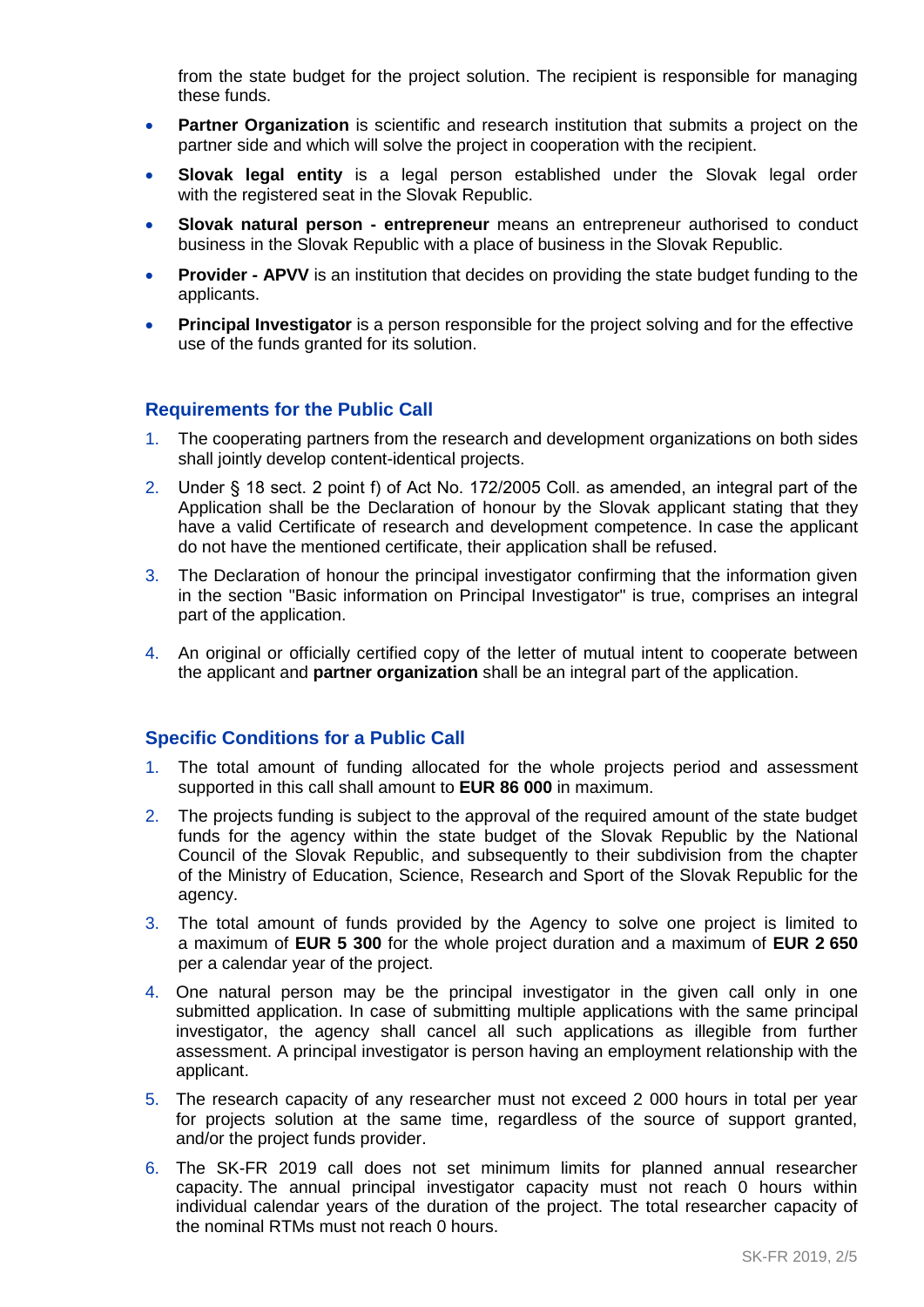- 7. The applicant notes that in relation to investigators he is required to comply with the Regulation No. 679/2016 on the protection of natural persons with regard to the processing of personal data and on the free movement of such data (General Data Protection Regulation) and the Act No. 18/2018 Coll. on personal data protection. The applicant notes the agency is entitled on the grounds of the Act No. 172/2005 Coll. to process personal data of the applicant and all investigators.
- 8. In this call, the agency does not provide any capital funds for procurement of tangible and intangible assets.
- 9. The other expenses associated with the project solution covered by the agency's resources are set at a minimum of EUR 100, while not exceeding 20% of the total project costs provided by the agency in each financial year.
- 10. For non-business entities, the agency may provide funding for project up to 100% of the costs.
- 11. For business entities, the agency's funding is governed by Act No. 358/2015 on regulation of certain relations in state aid and de minimis aid and on the amendment of certain laws (the State Aid Act).
- 12. The principal investigator of any project funded by the agency, which received a "insufficient level of project solving" after completing project solution of the public call, cannot be the principal investigator in any application submitted within the agency's public calls for the given year and for further 3 calendar years from the year in which the final project assessment report was delivered by the agency to the recipient and to the principal investigator. The period shall begin to lapse from the day following the date of receipt of such decision by the aid recipient. Failure to comply with this condition results in the withdrawal of the application.
- 13. If the funding Agreement was terminated by the APVV by withdrawal, termination, or the Decision on suspending the public call project funding because of the recipient´s breach of obligations set under the Agreement, the principal investigator of such project cannot be the principal investigator in any applications submitted within the agency's public calls for a given year and for further period of 3 calendar years from the date of such termination, withdrawal or Decision on suspending the project funding. The period shall begin to lapse from the day following the date of receipt of such decision by the aid recipient. Failure to comply with this condition results in the withdrawal of the application.

## **Submission of Applications**

#### **Term for submitting the applications are from 01 July 2019 to 02 September 2019.**

Applications shall be submitted electronically only through the electronic application system available on the agency's website www.apvv.sk. The electronic application system will be closed on **02 September 2019 at 12.00 a.m.** The agency does not guarantee successful submission of the electronic forms via electronic application system in case of the system overloading or sending an electronic version of the application in the last hours before closing the system. In this case, the applicant assumes full responsibility for such unsuccessful submission of electronic version of the application. **Only the required sections applications** generated by the system shall be submitted in their paper forms enclosed in annex No.1 of Consolidated version of the public call. The applicant is obliged to deliver the required application sections within the stated period **up to 02th September 2019** at the latest to the agency address (Slovak Research and Development Agency, Mýtna 23, P..BOX 839 04, 839 04 Bratislava 32). The deadline for submitting the applications is retained if the application is submitted on the last day of the deadline to the authority responsible for its delivering.

The agency will only include those applications in the evaluation process which simultaneously meet all three of the following criteria:

a) application is submitted through an electronic submission system for project applications;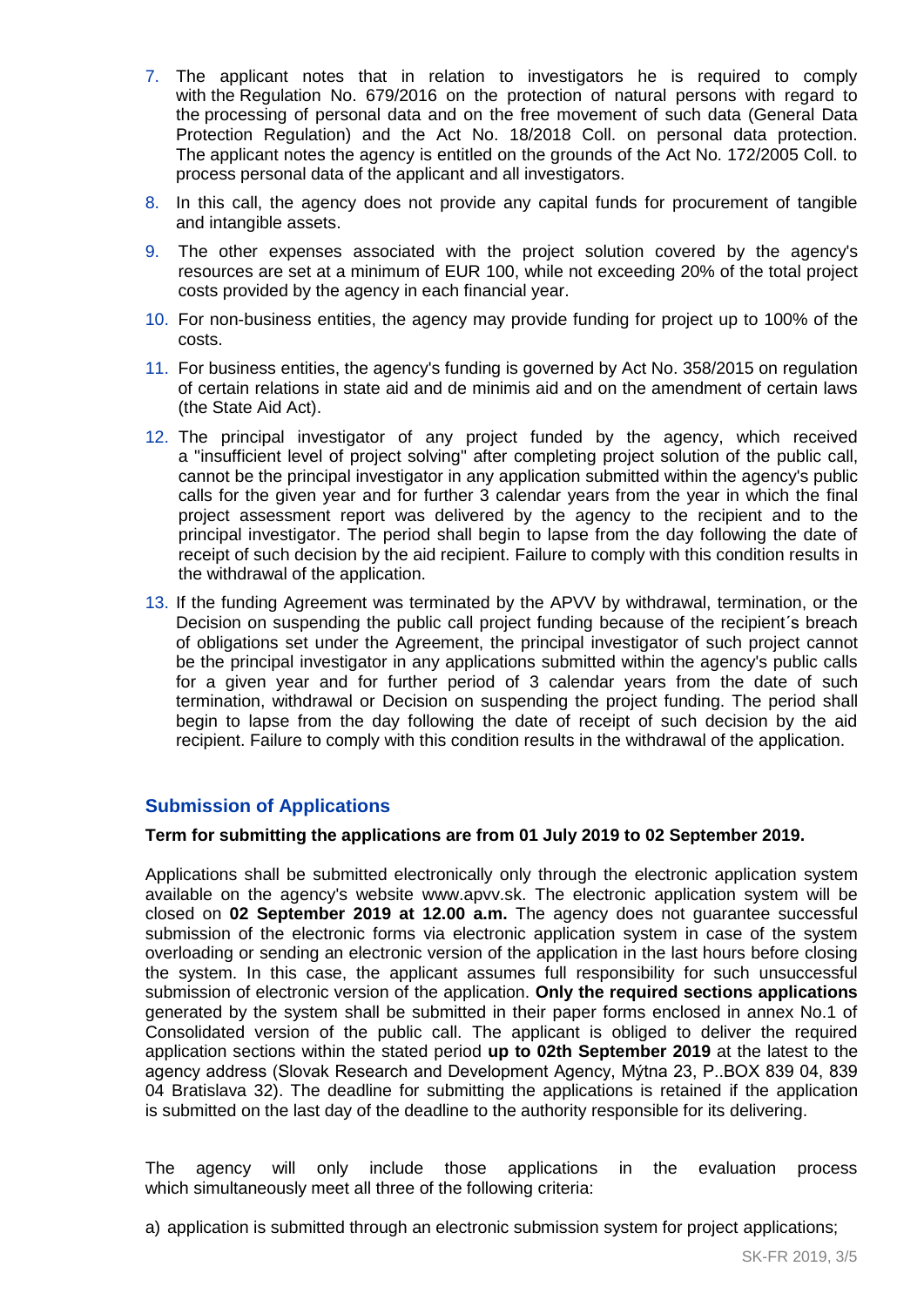- b) Application must be submitted and subsequently assessed simultaneously on both the Slovak and the partner´s side. On the Slovak side, the Slovak applicant applies to the Agency, and a partner organisation submits the Application according to the instructions of the organisation that opens the call in a partner country;
- c) application meets all the conditions of the public call SK-FR 2019.

## **Project Duration**

The expected launch of the project solution is 01 February 2020. Duration of the project cannot exceed 23 months.

## **Assessment of Applications**

When assessing the applications, the agency shall proceed in accordance with § 19 of Act No. 172/2005 Coll. as amended. Technical and formal terms of the application are set out in annex 1 of Consolidated version of the public call. The assessment procedure and the assessment criteria are set out in annex 2 of Consolidated version of the public call.

## **Disclosure of Decisions on Applications**

Decisions on non-compliance with the technical and formal conditions under § 19 sect. 1 of Act No. 172/2005 Coll. as amended shall be notified by the APVV to all applicants.

Decisions on applications under of Act No. 172/2005 Coll. as amended shall be published by the agency via its webpage [www.apvv.sk.](http://www.apvv.sk/) The webpage is also to publish the information on all applications to the following extent: application number, project tittle, applicant, principal investigator and decision on grant. In case of decision on not funding the name of principal investigator is not stated.

Entrepreneurs will be invited to submit an Applicant's Declaration on Ad hoc de Minimis aid under Act No. 358/2015 Coll. on Regulation of Certain Relations in State Aid and de minimis Aid and on Amending and Supplementing Certain Acts, and the agency shall set a deadline for delivering it. Before granting the Ad hoc de minimis aid, the de minimis aid provider is obliged to ask the aid coordinator for an opinion identifying whether the measure in question meets the conditions for de minimis aid under the specific minimum aid rules. The aid coordinator shall send an opinion on such proposals within 30 days after receiving the proposal. The aid provider is bound by such aid coordinator´s opinion. The agency shall inform the applicants of the granting the de minimis aid.

## **Granting the Funds**

The project funding is provided to the recipient by the agency on the basis of a written project funding agreement. The agency shall provide the applicant with funds to solve the project to the account specified in the project funding agreement, as soon as possible as from the date the contract is signed. Signing of the project funding agreement is conditioned by submitting an updated project under the funding conditions specified in the application assessment report or other terms of the agency.